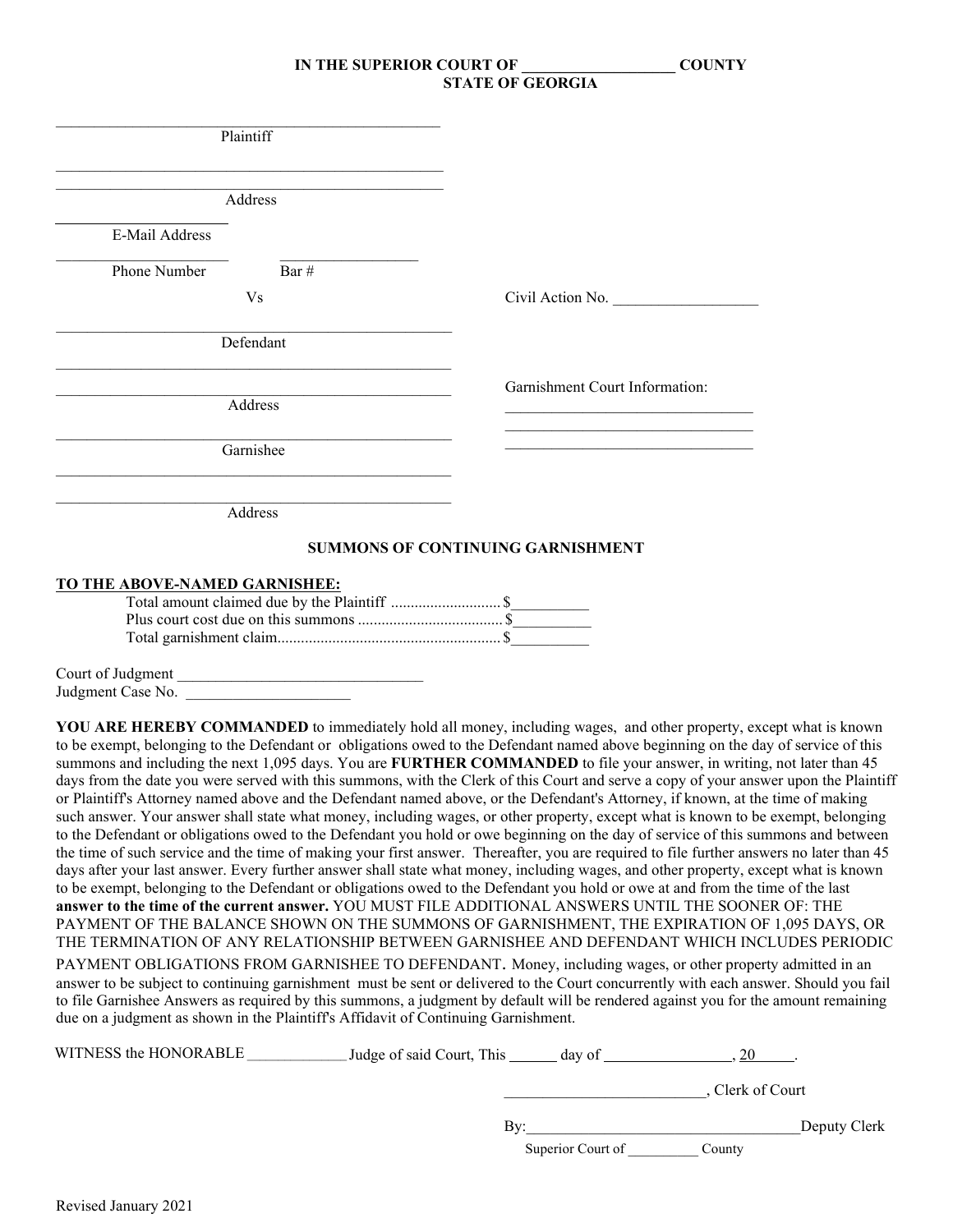\_\_\_\_\_\_\_\_\_\_\_\_\_\_\_\_\_\_\_\_\_\_\_\_\_\_\_\_\_\_\_\_\_\_\_\_\_\_\_\_\_\_\_\_\_\_\_\_\_\_\_\_ Plaintiff VS

Civil Action No.

\_\_\_\_\_\_\_\_\_\_\_\_\_\_\_\_\_\_\_\_\_\_\_\_\_\_\_\_\_\_\_\_\_\_\_\_\_\_\_\_\_\_\_\_\_\_\_\_\_\_\_ Defendant

\_\_\_\_\_\_\_\_\_\_\_\_\_\_\_\_\_\_\_\_\_\_\_\_\_\_\_\_\_\_\_\_\_\_\_\_\_\_\_\_\_\_\_\_\_\_\_\_\_\_\_ Garnishee

## **ATTACHMENT FOR SUMMONS OF GARNISHMENT**

Other known names of the Defendant:

Current and past addresses of the Defendant:

Social security number or federal tax identification number of the Defendant:

# **THIS PLEADING SHALL NOT BE FILED WITH THE COURT**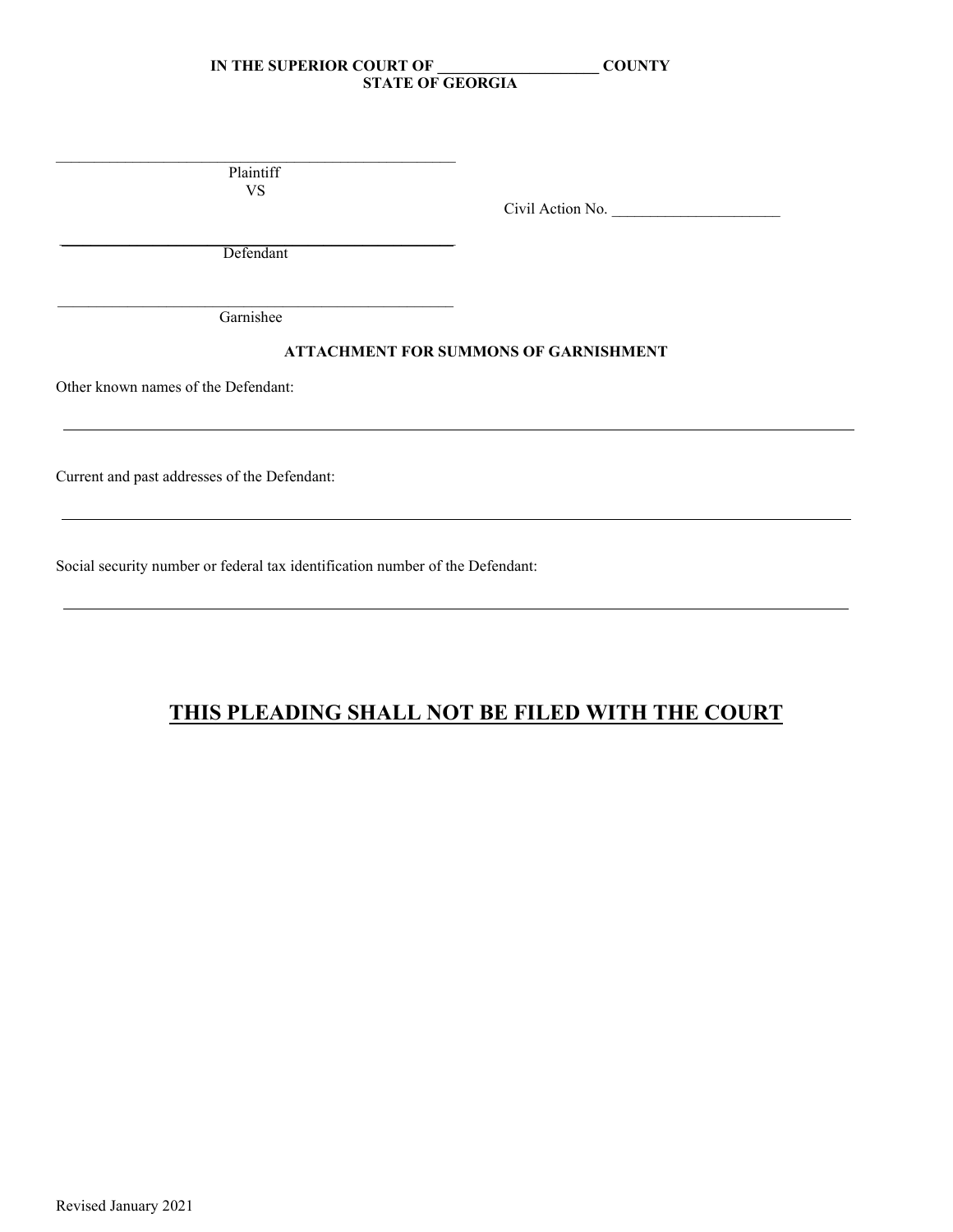| Plaintiff |                                    |                                                                                                                     |                         |                                     |                                                                                                                     |
|-----------|------------------------------------|---------------------------------------------------------------------------------------------------------------------|-------------------------|-------------------------------------|---------------------------------------------------------------------------------------------------------------------|
| Address   |                                    |                                                                                                                     |                         |                                     |                                                                                                                     |
|           | E-Mail Address                     |                                                                                                                     |                         |                                     |                                                                                                                     |
|           | Phone Number                       | Bar #                                                                                                               |                         |                                     |                                                                                                                     |
|           | V <sub>S</sub>                     |                                                                                                                     |                         | Civil Action No.                    |                                                                                                                     |
|           |                                    | Defendant                                                                                                           |                         |                                     |                                                                                                                     |
|           |                                    | Address                                                                                                             |                         |                                     |                                                                                                                     |
|           | Garnishee                          |                                                                                                                     |                         |                                     |                                                                                                                     |
|           |                                    | Address                                                                                                             |                         |                                     |                                                                                                                     |
|           |                                    |                                                                                                                     |                         | AFFIDAVIT OF CONTINUING GARNISHMENT |                                                                                                                     |
|           |                                    | DO NOT USE THIS FORM FOR A CONTINUING GARNISHMENT FOR CHILD SUPPORT OR ALIMONY.                                     | SEE O.C.G.A. § 18-4-73. |                                     |                                                                                                                     |
|           |                                    |                                                                                                                     |                         |                                     |                                                                                                                     |
| 1.        |                                    | I am the $\Box$ Plaintiff $\Box$ Attorney at Law for Plaintiff $\Box$ Agent for Plaintiff.                          |                         |                                     |                                                                                                                     |
|           |                                    | The Plaintiff obtained a judgment against the Defendant in Case Number ________, in the _______, Court of           |                         |                                     |                                                                                                                     |
|           |                                    |                                                                                                                     |                         |                                     | County, State, and no agreement requires forbearance from garnishment which is applied for                          |
|           | currently.                         |                                                                                                                     |                         |                                     |                                                                                                                     |
|           |                                    |                                                                                                                     |                         |                                     | \$ is the balance due, which consists of the sum of \$ Principal, \$ Postjudgment interest,                         |
|           |                                    | and \$___________ Other (e.g., prejudgment interest, attorney's fees, costs[exclusive of the cost of this action]). |                         |                                     |                                                                                                                     |
|           |                                    | Upon the Affiant's personal knowledge or belief, the sum stated herein is unpaid.                                   |                         |                                     |                                                                                                                     |
|           |                                    |                                                                                                                     |                         |                                     | The Affiant believes that the Garnishee is an employer of or under periodic obligations for payment of funds to the |
|           | Defendant.                         |                                                                                                                     |                         |                                     |                                                                                                                     |
| This      |                                    |                                                                                                                     |                         |                                     |                                                                                                                     |
|           |                                    |                                                                                                                     |                         |                                     |                                                                                                                     |
|           |                                    |                                                                                                                     |                         | Affiant                             |                                                                                                                     |
|           | Sworn to and subscribed before me, |                                                                                                                     |                         |                                     |                                                                                                                     |
| this      |                                    |                                                                                                                     |                         |                                     |                                                                                                                     |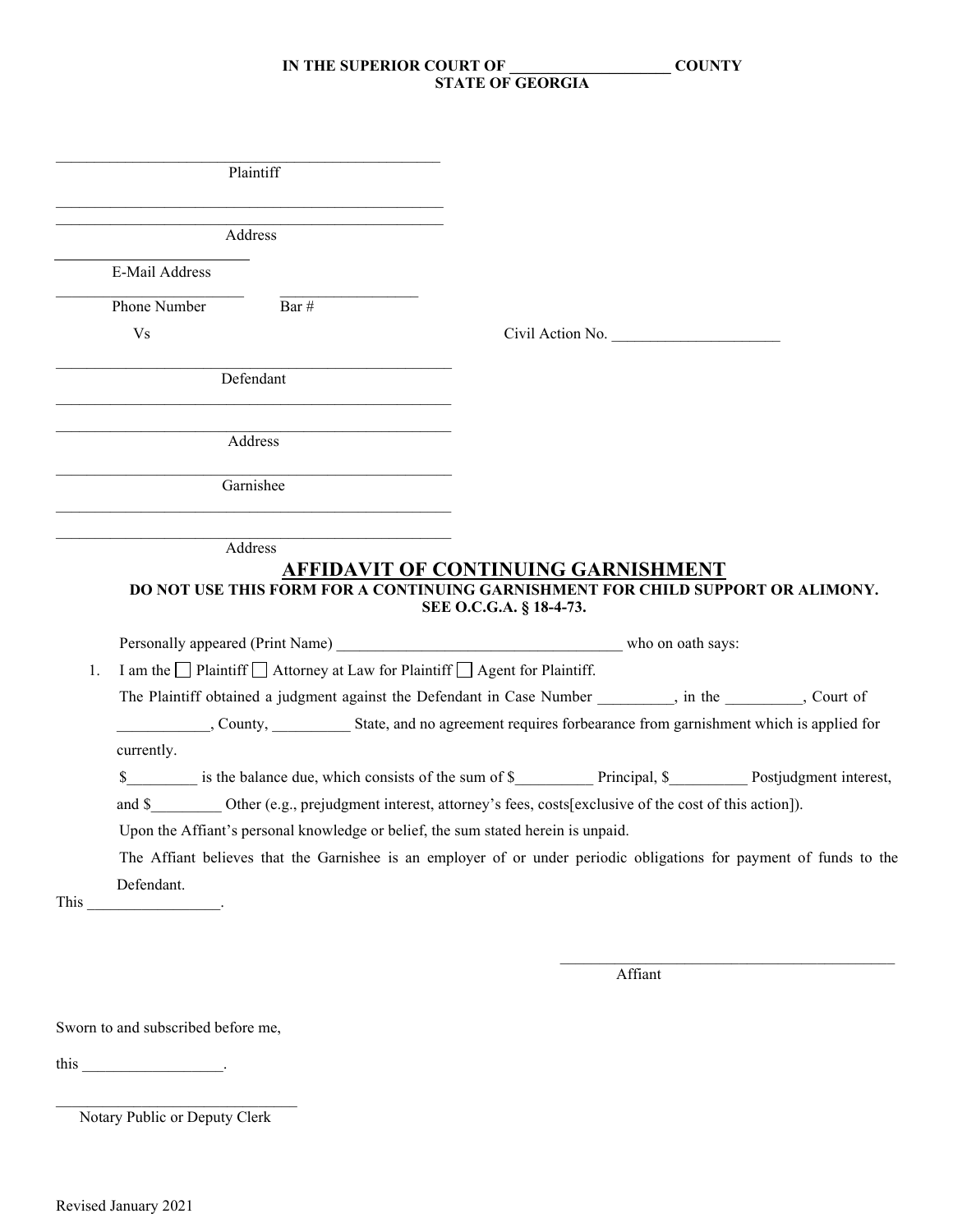\_\_\_\_\_\_\_\_\_\_\_\_\_\_\_\_\_\_\_\_\_\_\_\_\_\_\_\_\_\_\_\_\_\_\_\_\_\_\_\_\_\_\_\_\_\_\_\_\_\_\_\_ Plaintiff

VS Civil Action No.

\_\_\_\_\_\_\_\_\_\_\_\_\_\_\_\_\_\_\_\_\_\_\_\_\_\_\_\_\_\_\_\_\_\_\_\_\_\_\_\_\_\_\_\_\_\_\_\_\_\_\_ Defendant

 $\mathcal{L}_\text{max}$  and  $\mathcal{L}_\text{max}$  and  $\mathcal{L}_\text{max}$  and  $\mathcal{L}_\text{max}$  and  $\mathcal{L}_\text{max}$ Garnishee

## **CERTIFICATE OF SERVICE OF NOTICE TO DEFENDANT OF RIGHT AGAINST GARNISHMENT OF MONEY, INCLUDING WAGES, AND OTHER PROPERTY**

This is to certify that I have this day served the Defendant in the foregoing matter with a copy of the garnishment summons and affidavit, together with Notice to Defendant of Right Against Garnishment of Money, Including Wages and Other Property, and a copy of the Defendant's Claim Form as required in Georgia Code Annotated, Section 18-4-8(a), by:

 $\Box$  depositing in the United States Mail pursuant to OCGA 18-4-8(b)(1)(A) or (C)

or

 $\Box$  personal service pursuant to OCGA 18-4-8(b)(1)(B).

This  $\_\_$  day of  $\_\_\_\_$ , 20  $\_\_$ 

\_\_\_\_\_\_\_\_\_\_\_\_\_\_\_\_\_\_\_\_\_\_\_\_\_\_\_\_\_\_\_\_\_\_\_\_\_\_\_\_\_\_\_\_\_ (Agent for) Plaintiff

Sworn to and Subscribed Before Me,

This  $\_\_\_\_$  day of  $\_\_\_\_\_\_\_$ , 20  $\_\_\_\_\_\_\_\_\_\_\_\_\_\_$ 

 $\mathcal{L}_\text{max}$  , which is a set of the set of the set of the set of the set of the set of the set of the set of the set of the set of the set of the set of the set of the set of the set of the set of the set of the set of Notary Public or Deputy Clerk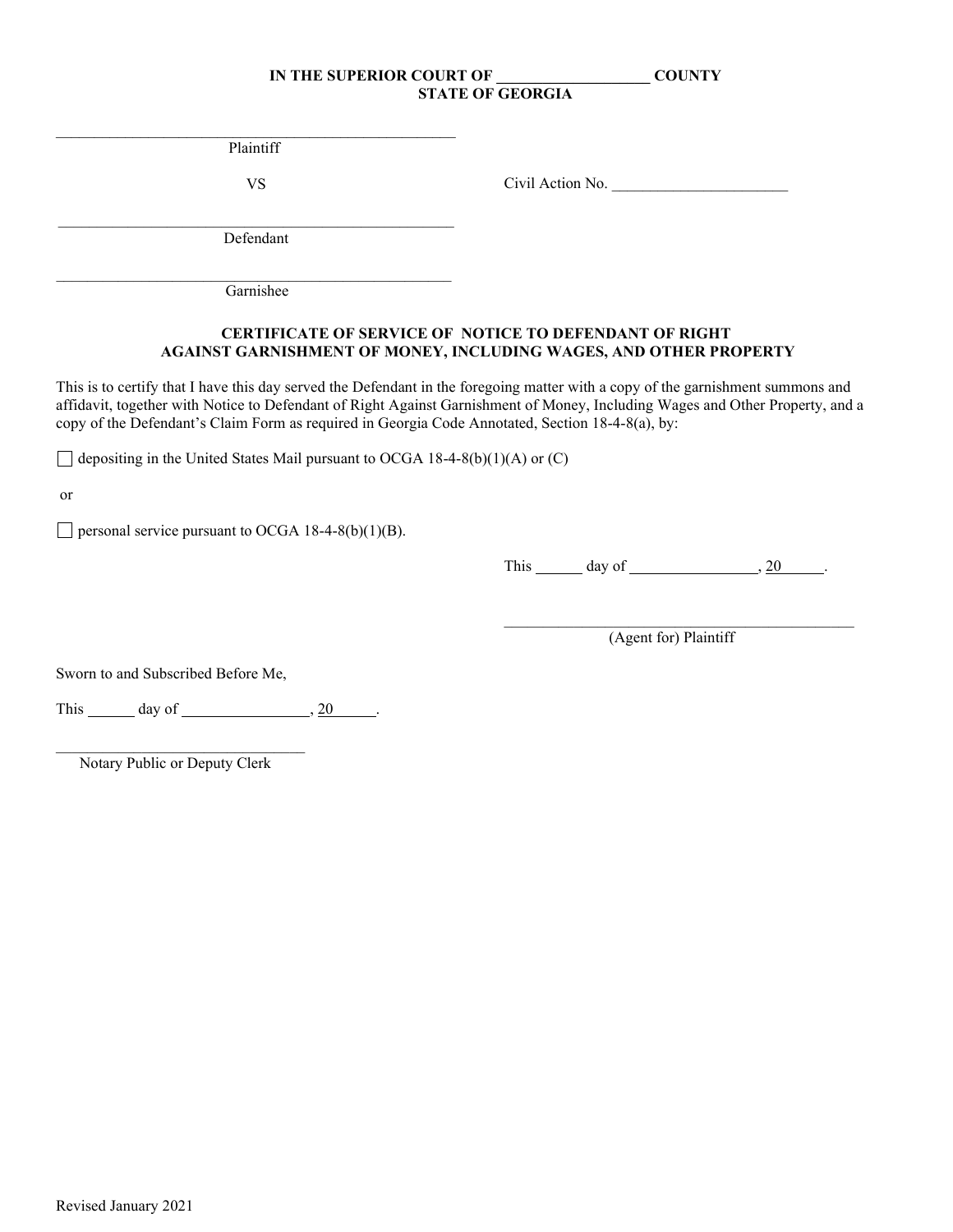| Plaintiff               |                                       |
|-------------------------|---------------------------------------|
| Address                 |                                       |
| E-Mail Address          |                                       |
| Phone Number<br>Bar $#$ |                                       |
| V <sub>S</sub>          | Civil Action No.                      |
| Defendant               | <b>Garnishment Court Information:</b> |
| Address                 |                                       |
| Garnishee               |                                       |
|                         |                                       |

#### **NOTICE TO DEFENDANT OF RIGHT AGAINST GARNISHMENT OF MONEY, INCLUDING WAGES, AND OTHER PROPERTY**

You received this notice because money, including wages, and other property belonging to you have been garnished to pay a court judgment against you. HOWEVER, YOU MAY BE ABLE TO KEEP YOUR MONEY, INCLUDING WAGES, OR OTHER PROPERTY. **READ THIS NOTICE CAREFULLY.**

State and federal law protects some money, including wages, from garnishment even if it is in a bank. Some common exemptions are benefits from social security, supplemental security income, unemployment, workers' compensation, the Veterans' Administration, state pension, retirement funds, and disability income. This list of exemptions does not include all possible exemptions. A more detailed list of exemptions is available at the Clerk of Court's office located at the above address, and on the website for the Attorney General [\(www.law.ga.gov\)](http://www.law.ga.gov/).

Garnishment of your earnings from your employment is limited to the lesser of 25 percent of your disposable earnings for a week or the amount by which your disposable earnings for a week exceed \$217.00. More than 25 percent of your disposable earnings may be taken from your earnings for the payment of child support or alimony or if a Chapter 13 bankruptcy allows a higher amount.

#### **TO PROTECT YOUR MONEY, INCLUDING WAGES, AND OTHER PROPERTY FROM BEING GARNISHED, YOU MUST:**

1. Complete the Defendant's Claim Form as set forth below; and

2. File this completed claim form with the Clerk of Court's office located at the above address.

FILE YOUR COMPLETED CLAIM FORM AS SOON AS POSSIBLE. You may lose your right to claim an exemption if you do not file your claim form within 20 days after the Garnishee's Answer is filed or if you do not mail or deliver a copy of your completed claim form to the Plaintiff and the Garnishee at the addresses listed on this notice.

The Court will schedule a hearing within ten days from when it receives your claim form. The Court will mail you the time and date of the hearing at the address that you provide on your claim form. You may go to the hearing with or without an attorney. You will need to give the Court documents or other proof that your money is exempt.

The Clerk of Court cannot give you legal advice. IF YOU NEED LEGAL ASSISTANCE, YOU SHOULD SEE AN ATTORNEY. If you cannot afford a private attorney, legal services may be available.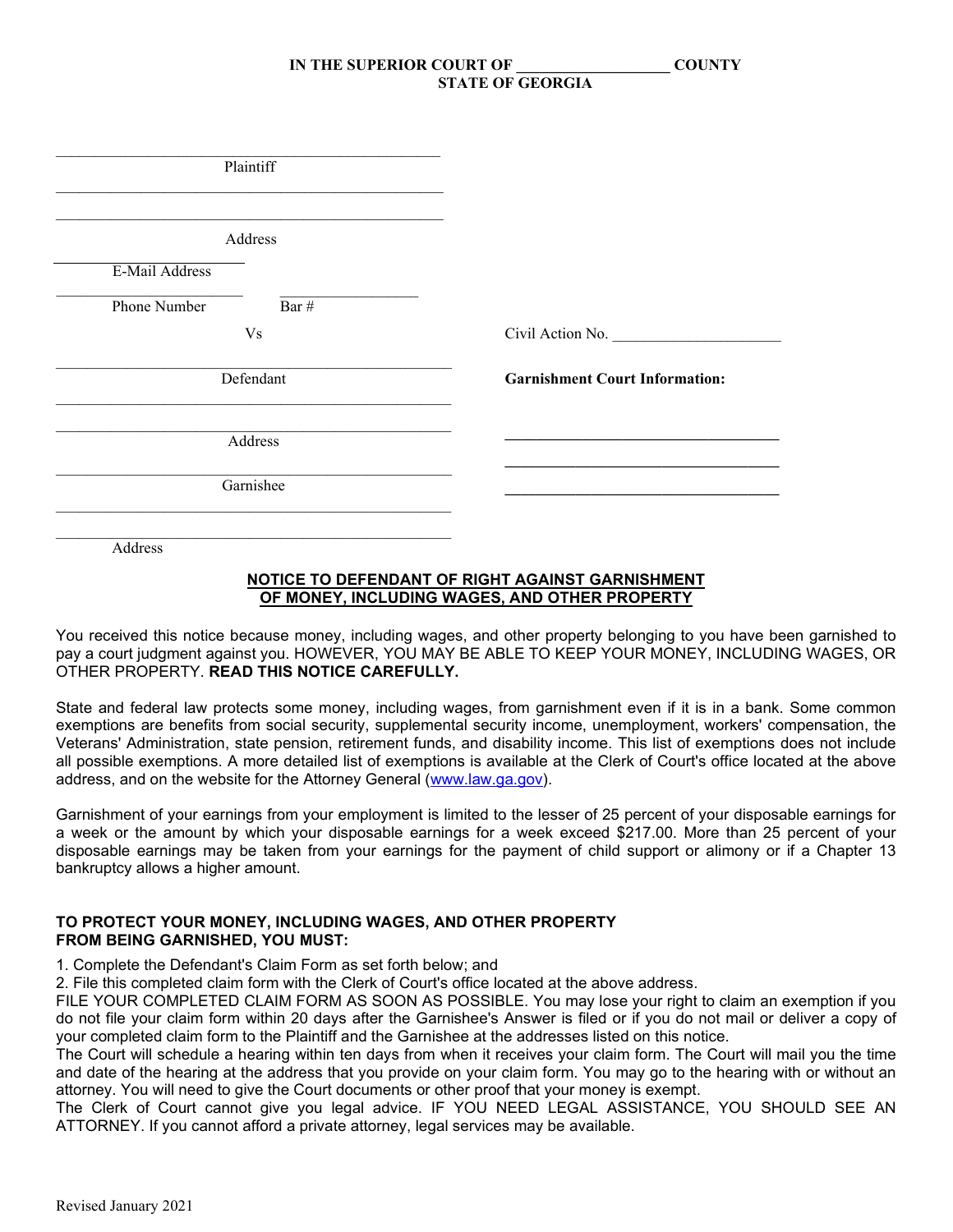#### **DEFENDANT'S CLAIM FORM Case No. \_\_\_\_\_\_\_\_\_\_\_\_\_\_\_\_\_\_**

| I CLAIM EXEMPTION from garnishment. Some of my money or property held by<br>the garnishee is exempt because it is: (check all that apply) |
|-------------------------------------------------------------------------------------------------------------------------------------------|
| $\Box$ 1. Social security benefits.                                                                                                       |
| $\Box$ 2. Supplemental security income benefits.                                                                                          |
| □ 3. Unemployment benefits.                                                                                                               |
| 4. Workers' compensation.                                                                                                                 |
| $\Box$ 5. Veterans' benefits.                                                                                                             |
| $\Box$ 6. State pension benefits.                                                                                                         |
| 7. Disability income benefits.                                                                                                            |
| $\Box$ 8. Money that belongs to a joint account holder.                                                                                   |
| $\Box$ 9. Child support or alimony.                                                                                                       |
| $\Box$ 10. Exempt wages, retirement, or pension benefits.                                                                                 |
| $\Box$ 11. Exemptions for taxes due on income or earnings not subject to employer withholding.                                            |
| $\Box$ 12. Other exemptions as provided by law.                                                                                           |
|                                                                                                                                           |
| Explain: Explain                                                                                                                          |
|                                                                                                                                           |
|                                                                                                                                           |
| I further state: (check all that apply)                                                                                                   |
| $\Box$ 1. The Plaintiff does not have a judgment against me.                                                                              |
|                                                                                                                                           |
| $\Box$ 2. The amount shown due on the Plaintiff's Affidavit of Garnishment is incorrect.                                                  |

□ 3. The Plaintiff's Affidavit of Garnishment is untrue or legally insufficient.

Send the notice of the hearing on my claim to me at:<br>Address:

Phone Number: . Email Address: .

The statements made in this claim form are true to the best of my knowledge and belief.

.

Defendant's signature

\_\_\_\_\_\_\_\_\_\_\_\_\_\_\_\_\_\_\_\_\_\_\_\_\_\_\_\_\_\_\_\_ \_\_\_\_\_\_\_\_\_\_\_\_\_\_\_\_\_\_\_\_\_\_\_\_\_\_\_\_\_\_\_,20\_\_\_\_

Print name of Defendant

## **CERTIFICATE OF SERVICE**

This is to certify that I have this day served the Plaintiff or Plaintiff's Attorney and the Garnishee in the foregoing matter with a copy of this pleading by depositing it in the United States Mail in a properly addressed envelope with adequate postage thereon.

This \_\_\_\_\_\_\_ day of \_\_\_\_\_\_\_\_\_\_\_\_\_\_\_\_, 20\_\_\_.

\_\_\_\_\_\_\_\_\_\_\_\_\_\_\_\_\_\_\_\_\_\_\_\_\_\_\_\_\_\_\_\_\_\_\_\_\_\_\_ Defendant or Defendant's Attorney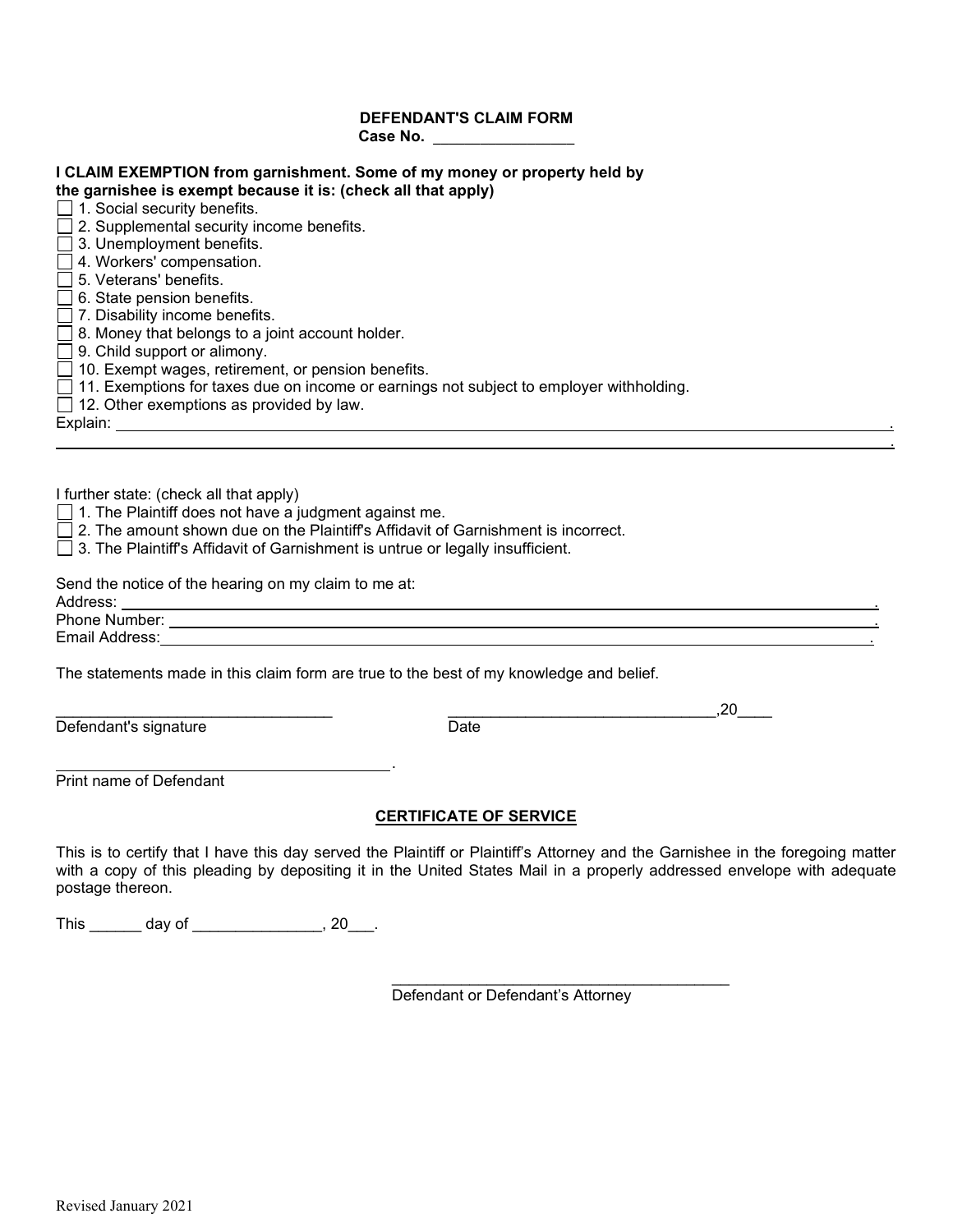$\mathcal{L}_\text{max}$  and  $\mathcal{L}_\text{max}$  and  $\mathcal{L}_\text{max}$  and  $\mathcal{L}_\text{max}$  and  $\mathcal{L}_\text{max}$ Plaintiff

Vs Civil Action No.

\_\_\_\_\_\_\_\_\_\_\_\_\_\_\_\_\_\_\_\_\_\_\_\_\_\_\_\_\_\_\_\_\_\_\_\_\_\_\_\_\_\_\_\_\_\_\_\_\_\_\_ Defendant

 $\mathcal{L}_\text{max}$  and  $\mathcal{L}_\text{max}$  and  $\mathcal{L}_\text{max}$  and  $\mathcal{L}_\text{max}$  and  $\mathcal{L}_\text{max}$ Garnishee

#### GARNISHEE ANSWER OF TO CONTINUING GARNISHMENT

1. From the time of service of the Summons of Continuing Garnishment, if this is the first Garnishee Answer to such summons, otherwise from the time of the last Garnishee Answer to the Summons of Continuing Garnishment until the time of this Garnishee Answer, the Garnishee had in the Garnishee's possession the following described property of the Defendant:

 $\mathcal{L}_\mathcal{L} = \mathcal{L}_\mathcal{L} = \mathcal{L}_\mathcal{L} = \mathcal{L}_\mathcal{L} = \mathcal{L}_\mathcal{L} = \mathcal{L}_\mathcal{L} = \mathcal{L}_\mathcal{L} = \mathcal{L}_\mathcal{L} = \mathcal{L}_\mathcal{L} = \mathcal{L}_\mathcal{L} = \mathcal{L}_\mathcal{L} = \mathcal{L}_\mathcal{L} = \mathcal{L}_\mathcal{L} = \mathcal{L}_\mathcal{L} = \mathcal{L}_\mathcal{L} = \mathcal{L}_\mathcal{L} = \mathcal{L}_\mathcal{L}$  $\mathcal{L}_\mathcal{L} = \mathcal{L}_\mathcal{L} = \mathcal{L}_\mathcal{L} = \mathcal{L}_\mathcal{L} = \mathcal{L}_\mathcal{L} = \mathcal{L}_\mathcal{L} = \mathcal{L}_\mathcal{L} = \mathcal{L}_\mathcal{L} = \mathcal{L}_\mathcal{L} = \mathcal{L}_\mathcal{L} = \mathcal{L}_\mathcal{L} = \mathcal{L}_\mathcal{L} = \mathcal{L}_\mathcal{L} = \mathcal{L}_\mathcal{L} = \mathcal{L}_\mathcal{L} = \mathcal{L}_\mathcal{L} = \mathcal{L}_\mathcal{L}$ \_\_\_\_\_\_\_\_\_\_\_\_\_\_\_\_\_\_\_\_\_\_\_\_\_\_\_\_\_\_\_\_\_\_\_\_\_\_\_\_\_\_\_\_\_\_\_\_\_\_\_\_\_\_\_\_\_\_\_\_\_\_\_\_\_\_\_\_\_\_\_\_\_\_\_\_\_\_\_\_\_\_.

2. From the time of service of the Summons of Continuing Garnishment, if this is the first Garnishee Answer to such summons, otherwise from the time of the last Garnishee Answer to the Summons of Continuing Garnishment until the time of this Garnishee Answer, all obligations accruing from the Garnishee to the Defendant are in the amount of \$

3. \$\_\_\_\_\_\_\_\_\_\_ of the amount named in paragraph 2 were wages earned at the rate of \$\_\_\_\_\_\_\_\_\_\_ per \_\_\_\_\_\_\_\_ for the period beginning \_\_\_\_\_\_\_\_\_\_\_\_\_\_, 20\_\_\_, through the time of making this Garnishee Answer. The amount of wages which is subject to this garnishment is computed as follows:

\$ \_\_\_\_\_\_\_\_\_ Gross earnings

 $\overline{\text{s}}$  Total social security and withholding tax and other mandatory deductions required by law.

\$

Amount of wages subject to garnishment.

4. \$ is the amount herewith paid into court.

5. Check if the Defendant is not presently employed by or owed periodic payments by the Garnishee.

6. Check if the Defendant was employed by or owed periodic payments by the Garnishee on or after service of the Summons of Continuing Garnishment but was terminated as of \_\_\_\_\_\_\_\_\_\_\_\_\_\_\_, 20\_\_\_\_.

7. Check if this is the last Garnishee Answer this Garnishee is required to file to the presently pending Summons of Garnishment in the above-styled case.

8. The Garnishee further states:

Signed

Garnishee, Garnishee's Attorney, or Officer or Employee of Garnishee

## **CERTIFICATE OF SERVICE**

This is to certify that I have this day served the Plaintiff or Plaintiff's Attorney and the Defendant or Defendant's Attorney in the foregoing matter with a copy of this pleading by depositing it in the United States Mail in a properly addressed envelope with adequate postage thereon.

This  $\frac{day \text{ of } (x,y) \text{ of } (x,y) \text{ of } (x,y) \text{ of } (x,y) \text{ of } (x,y) \text{ of } (x,y) \text{ of } (x,y) \text{ of } (x,y)$ 

Signed

Garnishee, Garnishee's Attorney, or Officer or Employee of Garnishee